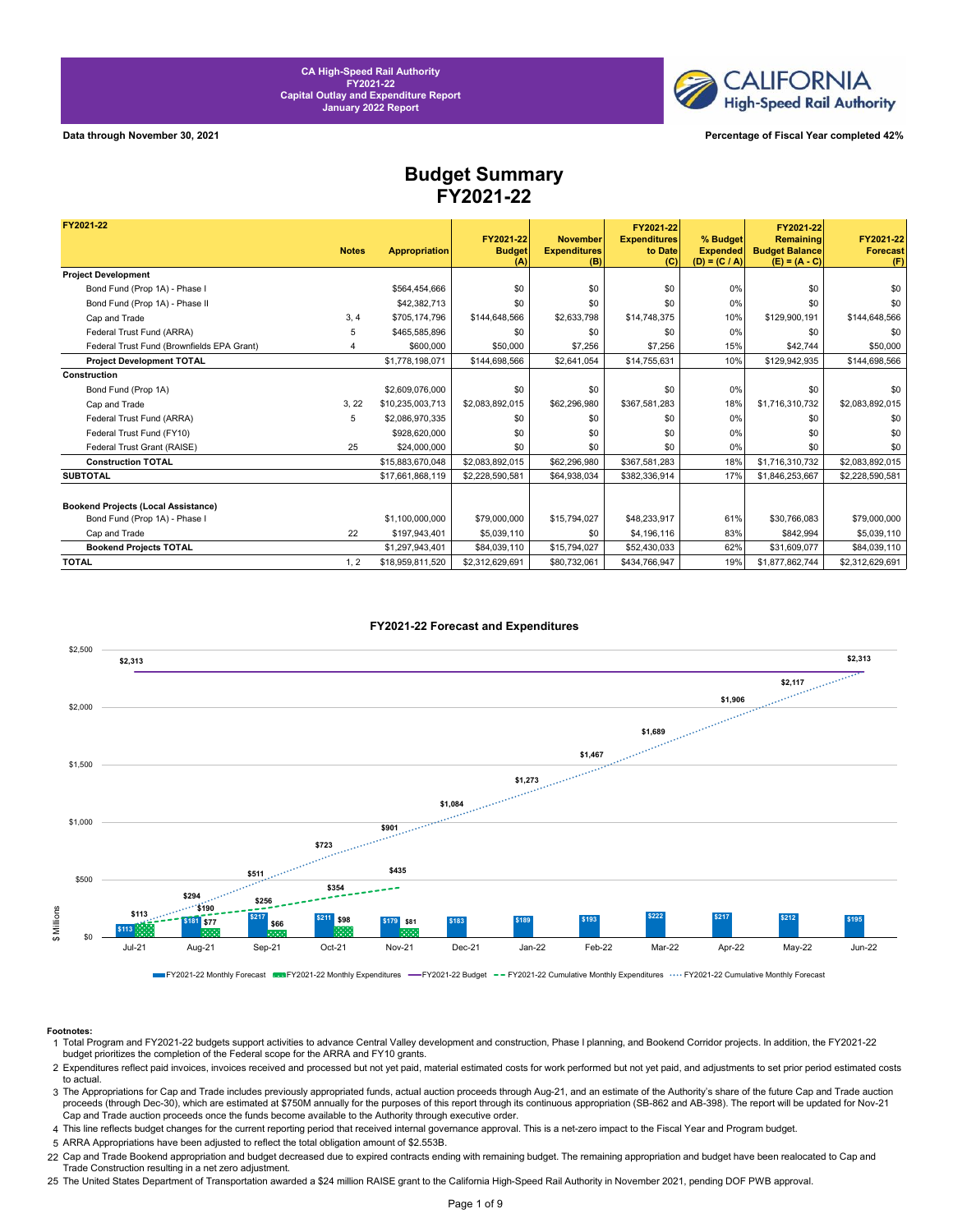**CALIFORNIA High-Speed Rail Authority** 

**Data through November 30, 2021 Percentage of Fiscal Year completed 42%**

## **Expenditure Authorization Summary Program to Date**

| <b>Program to Date</b>                     |              |                      | <b>Total</b><br><b>Expenditure</b> | <b>November</b>            | Total<br><b>Expenditures</b> | % Budget                           | <b>Total Remaining</b><br><b>Expenditure</b> | <b>Total</b><br><b>Authorized</b> |
|--------------------------------------------|--------------|----------------------|------------------------------------|----------------------------|------------------------------|------------------------------------|----------------------------------------------|-----------------------------------|
|                                            | <b>Notes</b> | <b>Appropriation</b> | Authorization<br>(A)               | <b>Expenditures</b><br>(B) | to Date<br>(C)               | <b>Expended</b><br>$(D) = (C / A)$ | <b>Authorization</b><br>$(E) = (A - C)$      | <b>Forecast</b><br>(F)            |
| <b>Project Development</b>                 |              |                      |                                    |                            |                              |                                    |                                              |                                   |
| Bond Fund (Prop 1A) - Phase I              |              | \$564,454,666        | \$564.454.666                      | \$0                        | \$564,454,666                | 100%                               | \$0                                          | \$564,454,666                     |
| Bond Fund (Prop 1A) - Phase II             |              | \$42,382,713         | \$42,382,713                       | \$0                        | \$42,382,713                 | 100%                               | \$0                                          | \$42,382,713                      |
| Cap and Trade                              | 3            | \$705.174.796        | \$705,174,796                      | \$2,633,798                | \$245,899,522                | 35%                                | \$459,275,274                                | \$705,174,796                     |
| Federal Trust Fund (ARRA)                  | 5            | \$465,585,896        | \$465,585,896                      | \$0                        | \$465,585,896                | 100%                               | \$0                                          | \$465,585,896                     |
| Federal Trust Fund (Brownfields EPA Grant) |              | \$600,000            | \$600,000                          | \$7,256                    | \$355.893                    | 59%                                | \$244.107                                    | \$600,000                         |
| <b>Project Development TOTAL</b>           |              | \$1,778,198,071      | \$1,778,198,071                    | \$2,641,054                | \$1,318,678,690              | 74%                                | \$459,519,381                                | \$1,778,198,071                   |
| Construction                               |              |                      |                                    |                            |                              |                                    |                                              |                                   |
| Bond Fund (Prop 1A)                        |              | \$2,609,076,000      | \$2,609,076,000                    | \$0                        | \$2,609,076,000              | 100%                               | \$0                                          | \$2,609,076,000                   |
| Cap and Trade                              | 3, 22        | \$10,235,003,713     | \$9,218,346,450                    | \$62,296,980               | \$2,114,150,782              | 23%                                | \$7,104,195,668                              | \$9,218,346,450                   |
| Federal Trust Fund (ARRA)                  | 5            | \$2,086,970,335      | \$2,080,491,194                    | \$0                        | \$2,080,491,194              | 100%                               | \$0                                          | \$2,080,491,194                   |
| Federal Trust Fund (FY10)                  |              | \$928,620,000        | \$928,620,000                      | \$0                        | \$0                          | 0%                                 | \$928,620,000                                | \$928,620,000                     |
| Federal Trust Grant (RAISE)                | 23.25        | \$24,000,000         | \$24,000,000                       | \$0                        | \$0                          | 0%                                 | \$24,000,000                                 | \$24,000,000                      |
| <b>Construction TOTAL</b>                  |              | \$15,883,670,048     | \$14,860,533,644                   | \$62,296,980               | \$6,803,717,976              | 46%                                | \$8,056,815,668                              | \$14,860,533,644                  |
| <b>SUBTOTAL</b>                            |              | \$17,661,868,119     | \$16,638,731,715                   | \$64,938,034               | \$8,122,396,666              | 49%                                | \$8,516,335,049                              | \$16,638,731,715                  |
|                                            |              |                      |                                    |                            |                              |                                    |                                              |                                   |
| <b>Bookend Projects (Local Assistance)</b> |              |                      |                                    |                            |                              |                                    |                                              |                                   |
| Bond Fund (Prop 1A) - Phase I              |              | \$1,100,000,000      | \$1,100,000,000                    | \$15,794,027               | \$314,411,704                | 29%                                | \$785,588,296                                | \$1,100,000,000                   |
| Cap and Trade                              | 22           | \$197,943,401        | \$197.943.401                      | \$0                        | \$197,098,711                | 100%                               | \$844,690                                    | \$197,943,401                     |
| <b>Bookend Projects TOTAL</b>              |              | \$1,297,943,401      | \$1,297,943,401                    | \$15,794,027               | \$511,510,415                | 39%                                | \$786,432,986                                | \$1,297,943,401                   |
| <b>TOTAL</b>                               | 1, 2         | \$18,959,811,520     | \$17,936,675,116                   | \$80,732,061               | \$8,633,907,081              | 48%                                | \$9,302,768,035                              | \$17,936,675,116                  |



## **Total Program Expenditures to Date**

#### **Footnotes:**

5 ARRA Appropriations have been adjusted to reflect the total obligation amount of \$2.553B.

22 Cap and Trade Bookend appropriation and budget decreased due to expired contracts ending with remaining budget. The remaining appropriation and budget have been realocated to Cap and<br>Trade Construction resulting in a ne

23 Total Expenditure Authorization has been updated to \$17.937B for ongoing Central Valley construction and project development per Board approval on December 16, 2021.

25 The United States Department of Transportation awarded a \$24 million RAISE grant to the California High-Speed Rail Authority in November 2021, pending DOF PWB approval.

<sup>1</sup> Total Program and FY2021-22 budgets support activities to advance Central Valley development and construction, Phase I planning, and Bookend Corridor projects. In addition, the FY2021-22 budget prioritizes the completion of the Federal scope for the ARRA and FY10 grants.

<sup>2</sup> Expenditures reflect paid invoices, invoices received and processed but not yet paid, material estimated costs for work performed but not yet paid, and adjustments to set prior period estimated costs to actual.

<sup>3</sup> The Appropriations for Cap and Trade includes previously appropriated funds, actual auction proceeds through Aug-21, and an estimate of the Authority's share of the future Cap and Trade auction proceeds (through Dec-30), which are estimated at \$750M annually for the purposes of this report through its continuous appropriation (SB-862 and AB-398). The report will be updated for Nov-21 Cap and Trade auction proceeds once the funds become available to the Authority through executive order.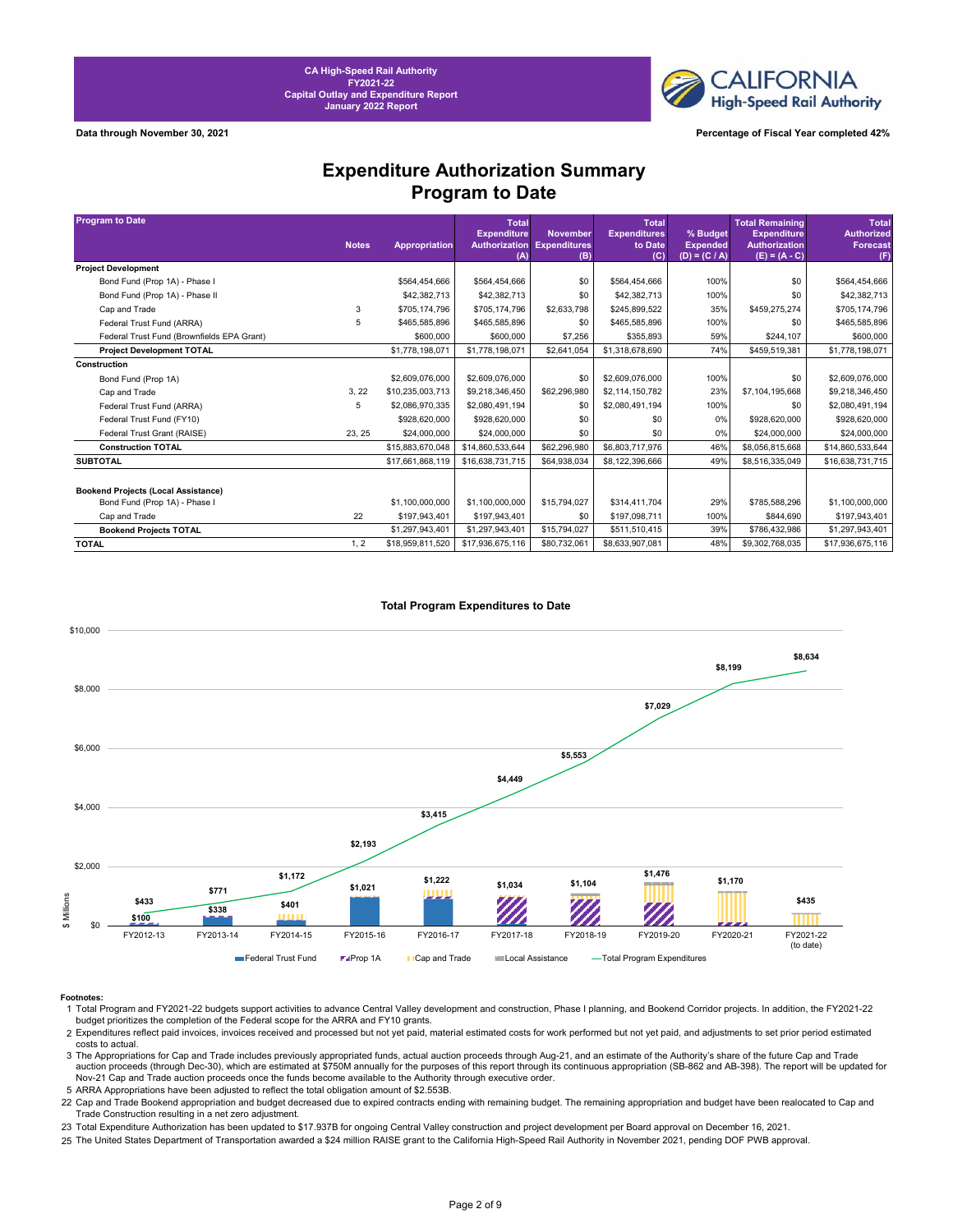

# **Project Development - State and Federal Funds FY2021-22**

| FY2021-22                                 |              |               |                     | FY2021-22           |                 | FY2021-22             |                 |
|-------------------------------------------|--------------|---------------|---------------------|---------------------|-----------------|-----------------------|-----------------|
|                                           |              | FY2021-22     | <b>November</b>     | <b>Expenditures</b> | % Budget        | <b>Remaining</b>      | FY2021-22       |
|                                           | <b>Notes</b> | <b>Budget</b> | <b>Expenditures</b> | to Date             | <b>Expended</b> | <b>Budget Balance</b> | <b>Forecast</b> |
|                                           |              | (A)           | (B)                 | (C)                 | $(D) = (C / A)$ | $(E) = (A - C)$       | (F)             |
| San Francisco - San Jose                  |              | \$7,867,405   | \$200,000           | \$1,054,826         | 13%             | \$6,812,579           | \$7,867,405     |
| San Jose - Merced                         |              | \$9,752,779   | \$200,000           | \$1,093,510         | 11%             | \$8,659,269           | \$9,752,779     |
| Bakersfield - Palmdale                    |              | \$848,295     | \$148,554           | \$785,786           | 92%             | \$62,509              | \$848,295       |
| Locally Generated Alternative (LGA)       |              | \$676,861     | \$56,405            | \$149,525           | 22%             | \$527,336             | \$676,861       |
| Palmdale - Burbank                        |              | \$6,402,252   | \$229,658           | \$1,725,153         | 27%             | \$4,677,099           | \$6,402,252     |
| Burbank - Los Angeles                     |              | \$6,023,111   | \$188,498           | \$1,020,870         | 17%             | \$5,002,241           | \$6,023,111     |
| Los Angeles - Anaheim                     |              | \$5,780,828   | \$221,280           | \$1,489,832         | 26%             | \$4,290,996           | \$5,780,828     |
| Central Valley Wye                        |              | \$59,087      | \$9,539             | \$47,695            | 81%             | \$11,392              | \$59,087        |
| Resource Agency                           |              | \$60,458,509  | \$606,013           | \$2,342,098         | 4%              | \$58,116,411          | \$60,458,509    |
| Legal                                     |              | \$11,029,307  | \$80,084            | \$824,410           | 7%              | \$10,204,897          | \$11,029,307    |
| SCI/SAP                                   |              | \$929,658     | \$0                 | \$0                 | $0\%$           | \$929,658             | \$929,658       |
| NorCal Interconnections                   |              | \$1,065,000   | \$0                 | \$2,604             | $0\%$           | \$1,062,396           | \$1,065,000     |
| Rail Delivery Partner                     |              | \$25,907,834  | \$701,023           | \$4,219,322         | 16%             | \$21,688,512          | \$25,907,834    |
| Project Management Oversight Continuation |              | \$7,897,640   | \$0                 | \$0                 | 0%              | \$7,897,640           | \$7,897,640     |
| <b>TOTAL</b>                              | 1, 2         | \$144,698,566 | \$2,641,054         | \$14,755,631        | 10%             | \$129,942,935         | \$144,698,566   |

#### **Footnotes:** Professional Project Development - State and Funds Footnotes:  $\mathbf{P} = \mathbf{P} \mathbf{P} \mathbf{P} \mathbf{P}$

1 Total Program and FY2021-22 budgets support activities to advance Central Valley development and construction, Phase I planning, and Bookend Corridor projects. In addition, the FY2021-22 budget<br>prioritizes the completion

2 Expenditures reflect paid invoices, invoices received and processed but not yet paid, material estimated costs for work performed but not yet paid, and adjustments to set prior period estimated costs to actual.

# **Project Development - State and Federal Funds Program to Date**

| <b>Program to Date</b>                       |                | <b>Total</b>         |                     | <b>Total</b>        |                 | <b>Total Remaining</b> | <b>Total</b>      |
|----------------------------------------------|----------------|----------------------|---------------------|---------------------|-----------------|------------------------|-------------------|
|                                              |                | <b>Expenditure</b>   | <b>November</b>     | <b>Expenditures</b> | % Budget        | <b>Expenditure</b>     | <b>Authorized</b> |
|                                              | <b>Notes</b>   | <b>Authorization</b> | <b>Expenditures</b> | to Date             | <b>Expended</b> | <b>Authorization</b>   | <b>Forecast</b>   |
| Phase I                                      |                | (A)                  | (B)                 | (C)                 | $(D) = (C / A)$ | $(E) = (A - C)$        | (F)               |
| San Francisco - San Jose                     |                | \$52,991,841         | \$200,000           | \$43,150,753        | 81%             | \$9,841,088            | \$52,991,841      |
| San Jose - Merced                            |                | \$110,953,473        | \$200,000           | \$101,635,451       | 91%             | \$9,318,022            | \$110,953,473     |
| Merced - Fresno                              |                | \$63,571,884         | \$0                 | \$63,571,884        | 100%            | \$0                    | \$63,571,884      |
| Fresno - Bakersfield                         |                | \$151,326,513        | \$0                 | \$151,326,513       | 100%            | \$0                    | \$151,326,513     |
| Bakersfield - Palmdale                       |                | \$61,230,018         | \$148,554           | \$57,761,616        | 94%             | \$3,468,402            | \$61,230,018      |
| Locally Generated Alternative (LGA)          |                | \$18,544,851         | \$56,405            | \$18,017,515        | 97%             | \$527,336              | \$18,544,851      |
| Palmdale - Burbank                           |                | \$142,224,039        | \$229,658           | \$132,812,886       | 93%             | \$9,411,153            | \$142,224,039     |
| Burbank - Los Angeles                        |                | \$36,112,416         | \$188,498           | \$31,081,600        | 86%             | \$5,030,816            | \$36,112,416      |
| Los Angeles - Anaheim                        |                | \$83,983,860         | \$221,280           | \$70,061,289        | 83%             | \$13,922,571           | \$83,983,860      |
| Central Valley Wye                           |                | \$58,222,647         | \$9,539             | \$58,211,255        | 99%             | \$11,392               | \$58,222,647      |
| Resource Agency                              | 4              | \$385,976,288        | \$606,013           | \$198,719,699       | 51%             | \$187,256,589          | \$385,976,288     |
| Legal                                        |                | \$58,747,743         | \$80,084            | \$38,607,985        | 65%             | \$20,139,758           | \$58,747,743      |
| SCI/SAP                                      |                | \$14,878,271         | \$0                 | \$13,382,216        | 89%             | \$1,496,055            | \$14,878,271      |
| Merced Extension - Design Advancement        | 23             | \$63,045,387         | \$0                 | \$0                 | 0%              | \$63,045,387           | \$63,045,387      |
| Bakersfield Extension - Design Advancement   | 23             | \$56,309,217         | \$0                 | \$0                 | 0%              | \$56,309,217           | \$56,309,217      |
| Central Valley Stations - Design Advancement | 23             | \$35,351,378         | \$0                 | \$0                 | 0%              | \$35,351,378           | \$35,351,378      |
| <b>SWCAP</b>                                 |                | \$677,872            | \$0                 | \$677,872           | 100%            | \$0                    | \$677,872         |
| NorCal Interconnections                      |                | \$1,959,000          | \$0                 | \$6,103             | 0%              | \$1,952,897            | \$1,959,000       |
| Early Train Operator                         |                | \$1,571,691          | \$0                 | \$1,571,691         | 100%            | \$0                    | \$1,571,691       |
| Rail Delivery Partner                        | $\overline{4}$ | \$318,458,709        | \$701,023           | \$295,699,649       | 92%             | \$22,759,060           | \$318,458,709     |
| Project Management Oversight Continuation    | 23             | \$19,678,260         | \$0                 | \$0                 | 0%              | \$19,678,260           | \$19,678,260      |
| Phase I TOTAL                                |                | \$1,735,815,358      | \$2,641,054         | \$1,276,295,977     | 74%             | \$459,519,381          | \$1,735,815,358   |
| Phase II                                     |                |                      |                     |                     |                 |                        |                   |
| Sacramento - Merced                          |                | \$5,968,898          | \$0                 | \$5,968,898         | 100%            | \$0                    | \$5,968,898       |
| <b>Altamont Pass</b>                         |                | \$26,392,193         | \$0                 | \$26,392,193        | 100%            | \$0                    | \$26,392,193      |
| Los Angeles - San Diego                      |                | \$10,020,755         | \$0                 | \$10,020,755        | 100%            | \$0                    | \$10,020,755      |
| Rail Delivery Partner - Phase II             |                | \$867                | \$0                 | \$867               | 100%            | \$0                    | \$867             |
| Phase II TOTAL                               |                | \$42,382,713         | \$0                 | \$42,382,713        | 100%            | \$0                    | \$42,382,713      |
| <b>TOTAL</b>                                 | 1, 2           | \$1,778,198,071      | \$2,641,054         | \$1,318,678,690     | 74%             | \$459,519,381          | \$1,778,198,071   |

**Footnotes:**<br>1 Total Program and FY2021-22 budgets support activities to advance Central Valley development and construction, Phase I planning, and Bookend Corridor projects. In addition, the FY2021-22 budget prioritizes the completion of the Federal scope for the ARRA and FY10 grants.

2 Expenditures reflect paid invoices, invoices received and processed but not yet paid, material estimated costs for work performed but not yet paid, and adjustments to set prior period estimated costs to actual.

4 This line reflects budget changes for the current reporting period that received internal governance approval. This is a net-zero impact to the Fiscal Year and Program budget.

23 Total Expenditure Authorization has been updated to \$17.937B for ongoing Central Valley construction and project development per Board approval on December 16, 2021.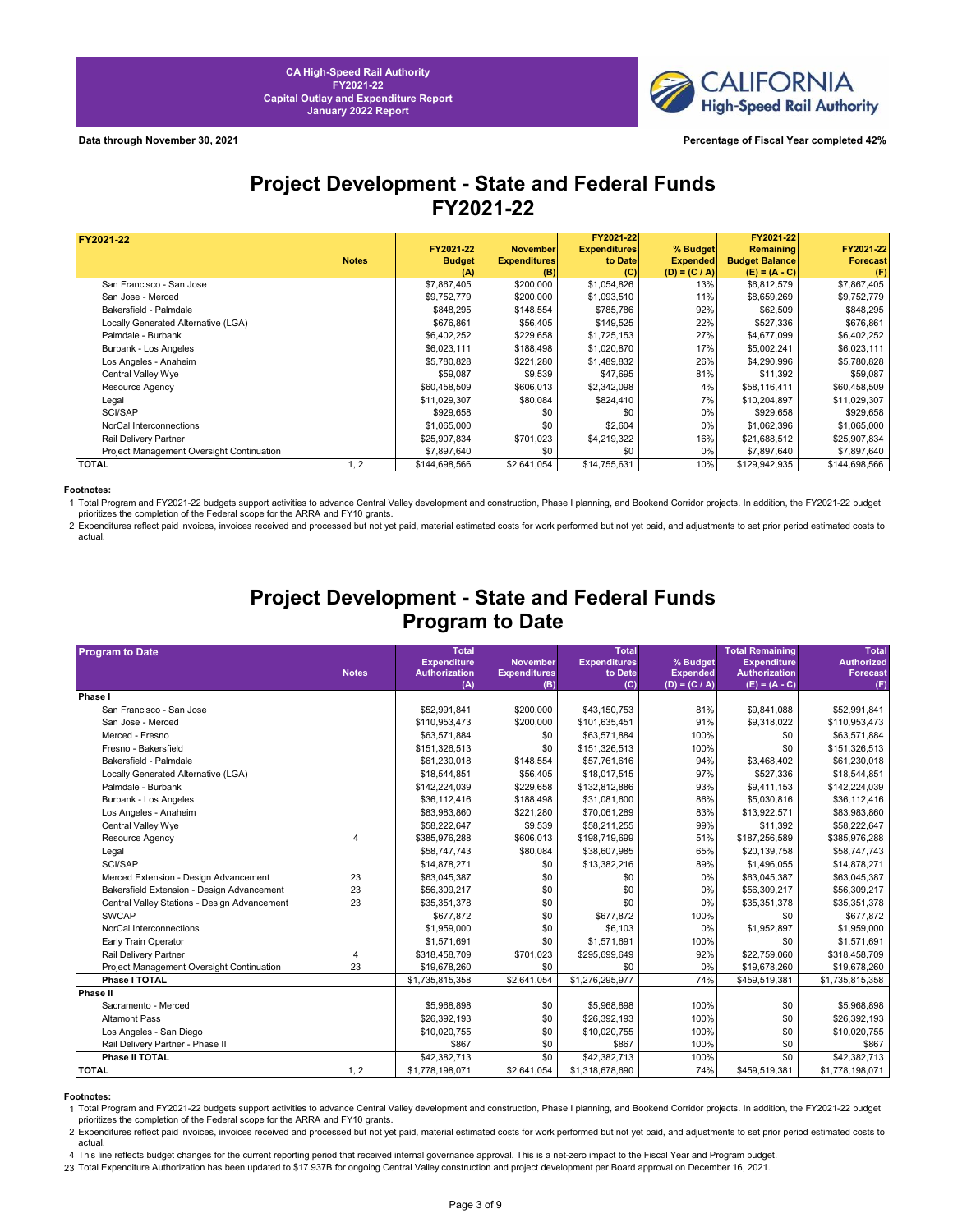

**Data through November 30, 2021 Percentage of Fiscal Year completed 42%**

# **Construction - State and Federal Funds FY2021-22**

| FY2021-22                                 |              | FY2021-22       | <b>November</b>            | FY2021-22<br><b>Expenditures</b> | % Budget                           | FY2021-22<br><b>Remaining</b>            | FY2021-22              |
|-------------------------------------------|--------------|-----------------|----------------------------|----------------------------------|------------------------------------|------------------------------------------|------------------------|
|                                           | <b>Notes</b> | <b>Budget</b>   | <b>Expenditures</b><br>(B) | to Date<br>(C)                   | <b>Expended</b><br>$(D) = (C / A)$ | <b>Budget Balance</b><br>$(E) = (A - C)$ | <b>Forecast</b><br>(F) |
| Design-Build Contract Work                | 10           | \$852,938,715   | \$37,754,555               | \$234,970,985                    | 28%                                | \$617,967,730                            | \$852,938,715          |
| SR 99                                     |              | \$12,203,092    | \$0                        | \$35,364                         | $0\%$                              | \$12,167,728                             | \$12,203,092           |
| <b>Project Construction Management</b>    |              | \$75,692,933    | \$9,187,375                | \$40,782,528                     | 54%                                | \$34,910,405                             | \$75,692,933           |
| Real Property Acquisition                 |              | \$269,128,042   | \$3,192,935                | \$27,963,342                     | 10%                                | \$241,164,700                            | \$269,128,042          |
| Environmental Mitigation                  |              | \$30,937,511    | \$552,844                  | \$2,115,920                      | 7%                                 | \$28,821,591                             | \$30,937,511           |
| Hazardous Waste Provisional Sum           |              | \$22,678,238    | \$0                        | \$0                              | 0%                                 | \$22,678,238                             | \$22,678,238           |
| Resource Agency                           |              | \$33,737,638    | \$359,514                  | \$3,344,216                      | 10%                                | \$30,393,422                             | \$33,737,638           |
| Third Party Contract Work                 |              | \$104,208,141   | \$2,629,667                | \$14,193,754                     | 14%                                | \$90,014,387                             | \$104,208,141          |
| Estimated-At-Completion Contingency       | 10           | \$263,999,433   | \$0                        | \$0                              | 0%                                 | \$263,999,433                            | \$263,999,433          |
| <b>Project Contingency</b>                | 4, 10        | \$244,854,673   | \$0                        | \$0                              | 0%                                 | \$244,854,673                            | \$244,854,673          |
| <b>Stations</b>                           |              | \$700,000       | \$0                        | \$0                              | 0%                                 | \$700,000                                | \$700,000              |
| Rail Delivery Partner                     |              | \$89,587,018    | \$8,021,375                | \$41,379,942                     | 46%                                | \$48,207,076                             | \$89,587,018           |
| Project Management Oversight Continuation |              | \$51,123,202    | \$0                        | \$0                              | 0%                                 | \$51,123,202                             | \$51,123,202           |
| Early Train Operator                      |              | \$14,774,234    | \$421,202                  | \$2,103,267                      | 14%                                | \$12,670,967                             | \$14,774,234           |
| Legal                                     |              | \$16,379,145    | \$177,513                  | \$691,965                        | 4%                                 | \$15,687,180                             | \$16,379,145           |
| Pre-Construction Activities               |              | \$950,000       | \$0                        | \$0                              | 0%                                 | \$950,000                                | \$950,000              |
| <b>TOTAL</b>                              | 1, 2         | \$2,083,892,015 | \$62,296,980               | \$367,581,283                    | 18%                                | \$1,716,310,732                          | \$2,083,892,015        |

**Footnotes:**<br>1 Total Program and FY2021-22 budgets support activities to advance Central Valley development and construction, Phase I planning, and Bookend Corridor projects. In addition, the FY2021-22<br>budget prioritizes t

2 Expenditures reflect paid invoices, invoices received and processed but not yet paid, material estimated costs for work performed but not yet paid, and adjustments to set prior period estimated costs to actual.

4 This line reflects budget changes for the current reporting period that received internal governance approval. This is a net-zero impact to the Fiscal Year and Program budget.

7 Pre-construction activities for those sections where the environmental process is completed. Examples include preliminary engineering, right-of-way mapping, and design advancement.

10 Design-Build Contract Work, Project Contingency, and Hazardous Waste Provisional Sum budgets are adjusted monthly to reflect executed change orders as identified in the F&A Central Valley Status Report. These monthly adjustments have a net-zero impact on the Total Program budget.

## **Construction - State and Federal Funds Program to Date**

| <b>Program to Date</b>                    |                | <b>Total</b>         |                     | <b>Total</b>        |                 | <b>Total Remaining</b> | <b>Total</b>      |
|-------------------------------------------|----------------|----------------------|---------------------|---------------------|-----------------|------------------------|-------------------|
|                                           |                | <b>Expenditure</b>   | <b>November</b>     | <b>Expenditures</b> | % Budget        | <b>Expenditure</b>     | <b>Authorized</b> |
|                                           | <b>Notes</b>   | <b>Authorization</b> | <b>Expenditures</b> | to Date             | <b>Expended</b> | <b>Authorization</b>   | <b>Forecast</b>   |
|                                           |                | (A)                  | (B)                 | (C)                 | $(D) = (C / A)$ | $(E) = (A - C)$        | (F)               |
| Design-Build Contract Work                | 10             | \$5,973,942,663      | \$37,754,555        | \$3,604,968,895     | 60%             | \$2,368,973,768        | \$5,973,942,663   |
| SR 99                                     |                | \$296,093,843        | \$0                 | \$281,248,534       | 95%             | \$14,845,309           | \$296,093,843     |
| SR 46                                     | 23, 24         | \$75,643,560         | \$0                 | \$0                 | 0%              | \$75,643,560           | \$75,643,560      |
| Project Construction Management           |                | \$552,613,996        | \$9,187,375         | \$340,744,750       | 62%             | \$211,869,246          | \$552,613,996     |
| Real Property Acquisition                 |                | \$1,712,830,932      | \$3,192,935         | \$1,376,214,412     | 80%             | \$336,616,520          | \$1,712,830,932   |
| <b>Environmental Mitigation</b>           |                | \$206,490,092        | \$552,844           | \$115,560,351       | 56%             | \$90,929,741           | \$206,490,092     |
| Hazardous Waste Provisional Sum           |                | \$35,462,001         | \$0                 | \$0                 | 0%              | \$35,462,001           | \$35,462,001      |
| Resource Agency                           |                | \$125,889,546        | \$359,514           | \$37,607,691        | 30%             | \$88,281,855           | \$125,889,546     |
| Third Party Contract Work                 |                | \$564,452,790        | \$2,629,667         | \$239,507,419       | 42%             | \$324,945,371          | \$564,452,790     |
| Estimated-At-Completion Contingency       | 10, 23         | \$1,298,234,795      | \$0                 | \$0                 | 0%              | \$1,298,234,795        | \$1,298,234,795   |
| <b>Project Contingency</b>                | 4, 10          | \$811,446,451        | \$0                 | \$0                 | 0%              | \$811,446,451          | \$811,446,451     |
| <b>Stations</b>                           |                | \$13,635,460         | \$0                 | \$0                 | 0%              | \$13,635,460           | \$13,635,460      |
| Communication and Signaling               |                | \$344,414,298        | \$0                 | \$0                 | 0%              | \$344,414,298          | \$344,414,298     |
| <b>Electric Traction</b>                  |                | \$429,807,474        | \$0                 | \$0                 | 0%              | \$429,807,474          | \$429,807,474     |
| Merced - Fresno (Preliminary ROW)         |                | \$8,795,493          | \$0                 | \$8,795,493         | 100%            | \$0                    | \$8,795,493       |
| Fresno - Bakersfield (Preliminary ROW)    |                | \$16,042,973         | \$0                 | \$16,042,973        | 100%            | \$0                    | \$16,042,973      |
| Bakersfield - Palmdale (Preliminary ROW)  |                | \$6,131,312          | \$0                 | \$6,131,312         | 100%            | \$0                    | \$6,131,312       |
| Rail Delivery Partner                     | $\overline{4}$ | \$754,039,287        | \$8,021,375         | \$661,420,312       | 88%             | \$92,618,975           | \$754,039,287     |
| Project Management Oversight Continuation |                | \$552,660,572        | \$0                 | \$0                 | 0%              | \$552,660,572          | \$552,660,572     |
| Early Train Operator                      |                | \$96,746,309         | \$421,202           | \$25,570,502        | 26%             | \$71,175,807           | \$96,746,309      |
| Legal                                     |                | \$97,774,323         | \$177,513           | \$36,048,940        | 37%             | \$61,725,383           | \$97,774,323      |
| <b>Support Facilities</b>                 | 23             | \$66,019,700         | \$0                 | \$0                 | 0%              | \$66,019,700           | \$66,019,700      |
| <b>Testing and Certification</b>          | 23             | \$174,341,486        | \$0                 | \$0                 | 0%              | \$174,341,486          | \$174,341,486     |
| Project Reserve                           |                | \$46,267,108         | \$0                 | \$0                 | 0%              | \$46,267,108           | \$46,267,108      |
| Interim Use                               |                | \$161,879,645        | \$0                 | \$53,856,392        | 33%             | \$108,023,253          | \$161,879,645     |
| <b>Unallocated Contingency</b>            |                | \$419,730,867        | \$0                 | \$0                 | 0%              | \$419,730,867          | \$419,730,867     |
| <b>Pre-Construction Activities</b>        | 7              | \$19,146,668         | \$0                 | \$0                 | 0%              | \$19,146,668           | \$19,146,668      |
| <b>TOTAL</b>                              | 1, 2, 23       | \$14,860,533,644     | \$62,296,980        | \$6,803,717,976     | 46%             | \$8,056,815,668        | \$14,860,533,644  |

**Footnotes:**<br>19 Total Program and FY2021-22 budgets support activities to advance Central Valley development and construction, Phase I planning, and Bookend Corridor projects. In addition, the FY2021-22

budget prioritizes the completion of the Federal scope for the ARRA and FY10 grants.

2 Expenditures reflect paid invoices, invoices received and processed but not yet paid, material estimated costs for work performed but not yet paid, and adjustments to set prior period estimated costs to actual.

4 This line reflects budget changes for the current reporting period that received internal governance approval. This is a net-zero impact to the Fiscal Year and Program budget.

7 Pre-construction activities for those sections where the environmental process is completed. Examples include preliminary engineering, right-of-way mapping, and design advancement.

10 Design-Build Contract Work, Project Contingency, and Hazardous Waste Provisional Sum budgets are adjusted monthly to reflect executed change orders as identified in the F&A Central Valley Status Report. These monthly adjustments have a net-zero impact on the Total Program budget.

23 Total Expenditure Authorization has been updated to \$17.937B for ongoing Central Valley construction and project development per Board approval on December 16, 2021.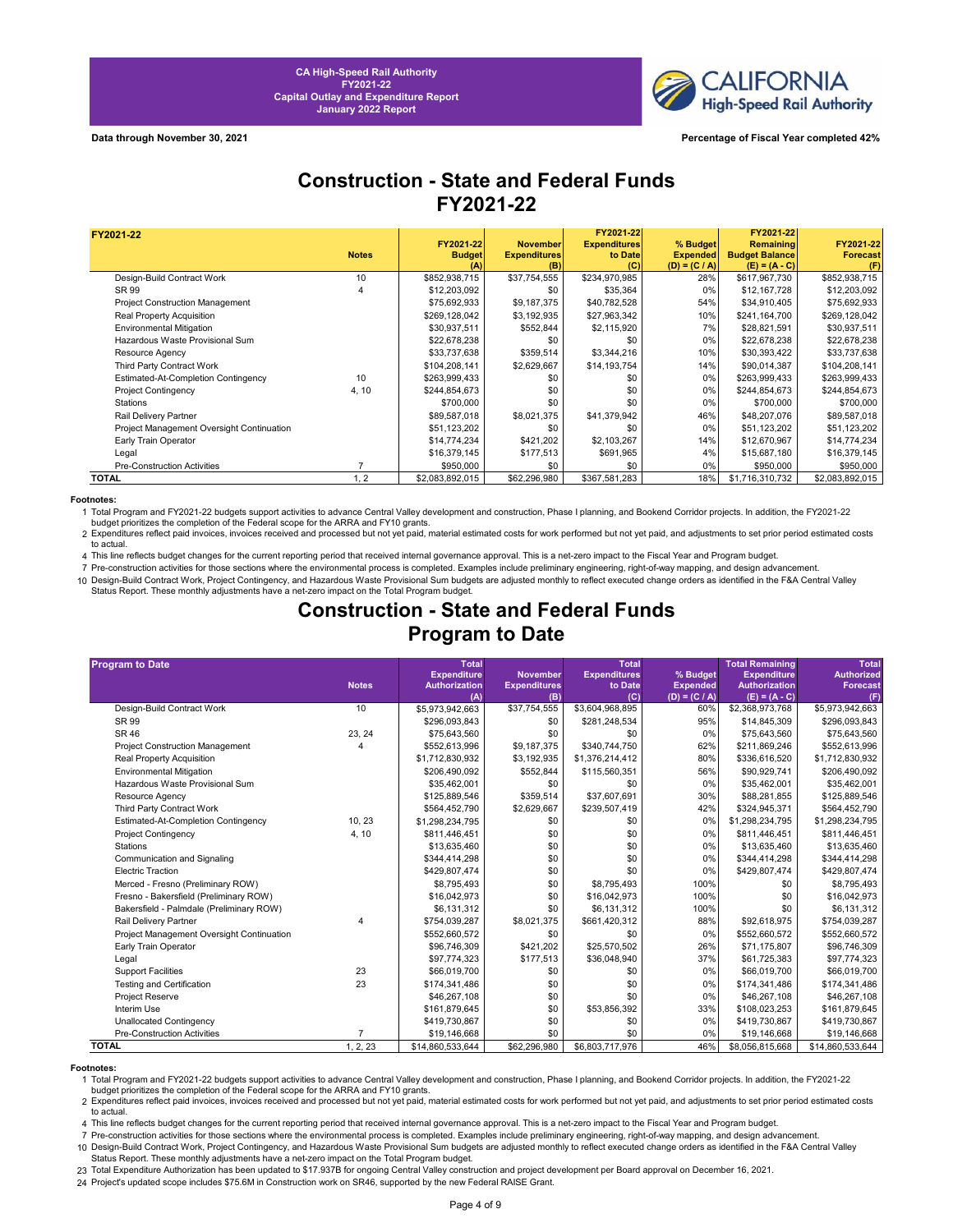

### **Data through November 30, 2021 Percentage of Fiscal Year completed 42%**

# **Bookend Projects FY2021-22**

| FY2021-22                            |              |               |                     | FY2021-22           |                 | FY2021-22             |                 |
|--------------------------------------|--------------|---------------|---------------------|---------------------|-----------------|-----------------------|-----------------|
|                                      |              | FY2021-22     | <b>November</b>     | <b>Expenditures</b> | % Budget        | Remaining             | FY2021-22       |
|                                      | <b>Notes</b> | <b>Budget</b> | <b>Expenditures</b> | to Date             | <b>Expended</b> | <b>Budget Balance</b> | <b>Forecast</b> |
|                                      |              | (A)           | (B)                 | (C)                 | $(D) = (C / A)$ | $(E) = (A - C)$       | (F)             |
| <b>Bookend - North</b>               |              |               |                     |                     |                 |                       |                 |
| PCJPB - Caltrain Electrification     | 11           | \$60,000,000  | \$15,794,027        | \$48,233,917        | 80%             | \$11,766,083          | \$60,000,000    |
| PCJPB - Caltrain Electrification     | 12           | \$272.288     | \$0                 | \$0                 | 0%              | \$272.288             | \$272.288       |
| San Mateo Grade Separation           | 12           | \$4,766,822   | \$0                 | \$4,196,116         | 88%             | \$570.706             | \$4,766,822     |
| Bookend - North TOTAL                |              | \$65,039,110  | \$15,794,027        | \$52,430,033        | 81%             | \$12,609,077          | \$65,039,110    |
| <b>Bookend - South</b>               |              |               |                     |                     |                 |                       |                 |
| Rosecrans/Marquardt Grade Separation | 11           | \$19,000,000  | \$0                 | \$0                 | 0%              | \$19,000,000          | \$19,000,000    |
| Los Angeles Union Station            | 11, 13       | \$0           | \$0                 | \$0                 | $0\%$           | \$0                   | \$0             |
| Bookend - South TOTAL                |              | \$19,000,000  | \$0                 | \$0                 | 0%              | \$19,000,000          | \$19,000,000    |
| TOTAL                                |              | \$84,039,110  | \$15,794,027        | \$52,430,033        | 62%             | \$31,609,077          | \$84,039,110    |

#### **Footnotes:**

2 Expenditures reflect paid invoices, invoices received and processed but not yet paid, material estimated costs for work performed but not yet paid, and adjustments to set prior period estimated costs to actual.

11 This line is funded with Prop 1A Bookend Bond Funds.

12 This line is funded with Cap and Trade Funds.

13 The Authority is currently working with LA Metro on finalizing the Project Management and Funding Agreement (PMFA).

# **Bookend Projects Program to Date**

| <b>Program to Date</b>               |                 | <b>Total</b>                |                     | <b>Total</b>        |                                    | <b>Total Remaining</b>                  | <b>Total</b>      |
|--------------------------------------|-----------------|-----------------------------|---------------------|---------------------|------------------------------------|-----------------------------------------|-------------------|
|                                      |                 | <b>Expenditure</b>          | <b>November</b>     | <b>Expenditures</b> | % Budget                           | <b>Expenditure</b>                      | <b>Authorized</b> |
|                                      | <b>Notes</b>    | <b>Authorization</b><br>(A) | <b>Expenditures</b> | to Date<br>(C)      | <b>Expended</b><br>$(D) = (C / A)$ | <b>Authorization</b><br>$(E) = (A - C)$ | <b>Forecast</b>   |
| Bookend - North                      |                 |                             | (B)                 |                     |                                    |                                         | (F)               |
| PCJPB - Caltrain Electrification     | 11              | \$600,000,000               | \$15,794,027        | \$287,907,001       | 47%                                | \$312,092,999                           | \$600,000,000     |
| PCJPB - Caltrain Electrification     | 12              | \$113,943,401               | \$0                 | \$113,669,418       | 99%                                | \$273,983                               | \$113,943,401     |
| San Mateo Grade Separation           | 12 <sup>2</sup> | \$84,000,000                | \$0                 | \$83,429,293        | 99%                                | \$570.707                               | \$84,000,000      |
| Bookend - North TOTAL                |                 | \$797.943.401               | \$15,794,027        | \$485,005,712       | 61%                                | \$312,937,689                           | \$797,943,401     |
| <b>Bookend - South</b>               |                 |                             |                     |                     |                                    |                                         |                   |
| Rosecrans/Marquardt Grade Separation | 11              | \$76,665,000                | \$0                 | \$26,504,703        | 35%                                | \$50.160.297                            | \$76,665,000      |
| Los Angeles Union Station            | 11.13           | \$423,335,000               | \$0                 | \$0                 | 0%                                 | \$423,335,000                           | \$423,335,000     |
| Bookend - South TOTAL                |                 | \$500,000,000               | \$0                 | \$26,504,703        | 5%                                 | \$473,495,297                           | \$500,000,000     |
| TOTAL                                |                 | \$1,297,943,401             | \$15,794,027        | \$511,510,415       | 39%                                | \$786,432,986                           | \$1,297,943,401   |

#### **Footnotes:**

2 Expenditures reflect paid invoices, invoices received and processed but not yet paid, material estimated costs for work performed but not yet paid, and adjustments to set prior period estimated costs to actual.

11 This line is funded with Prop 1A Bookend Bond Funds.

12 This line is funded with Cap and Trade Funds.

13 The Authority is currently working with LA Metro on finalizing the Project Management and Funding Agreement (PMFA).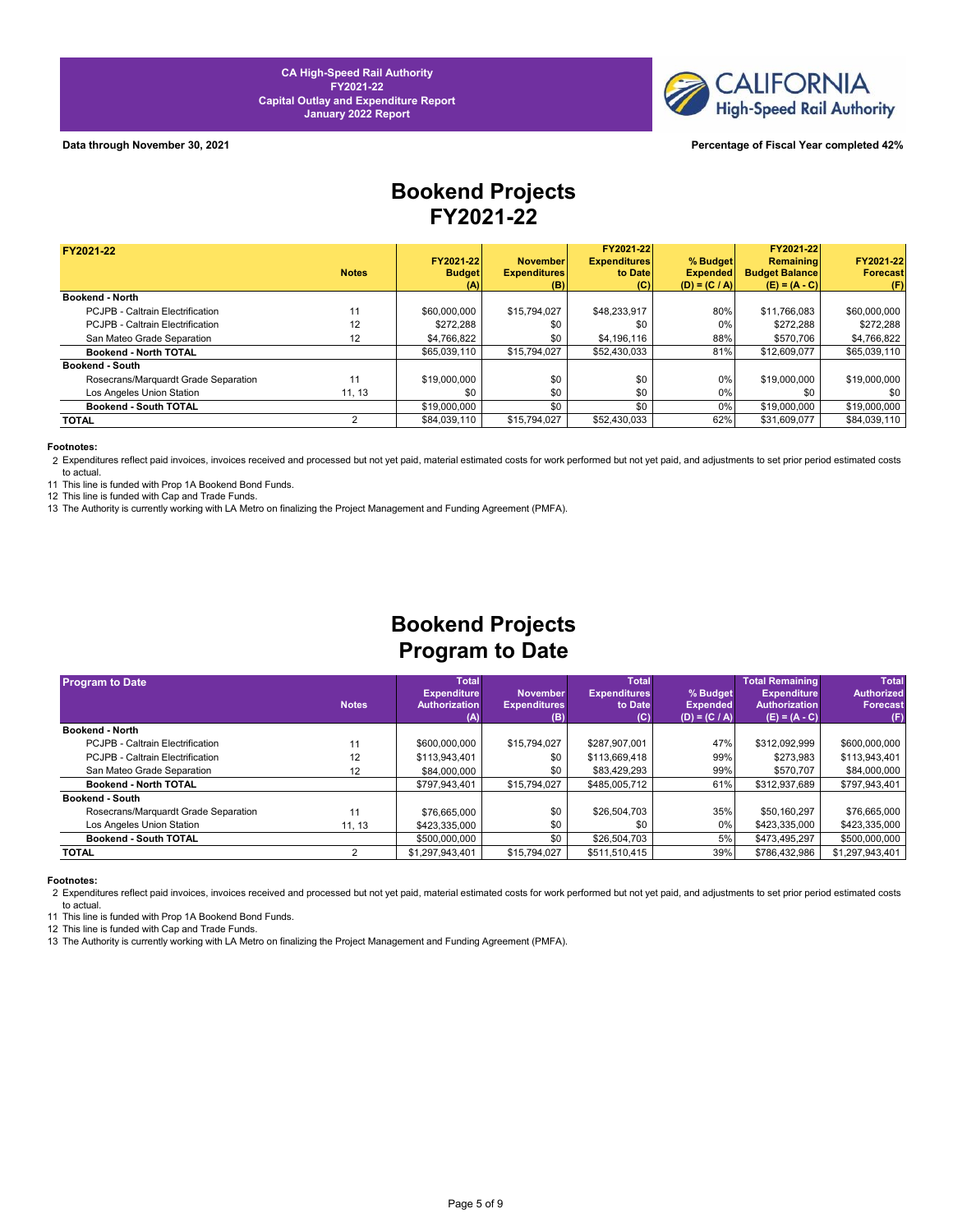

**Data through November 30, 2021 Percentage of Fiscal Year completed 42%**

# **Construction by Construction Package FY2021-22**

| FY2021-22                                   |                |                            |                                        | FY2021-22                      |                             | FY2021-22                          |                              |
|---------------------------------------------|----------------|----------------------------|----------------------------------------|--------------------------------|-----------------------------|------------------------------------|------------------------------|
|                                             | <b>Notes</b>   | FY2021-22<br><b>Budget</b> | <b>November</b><br><b>Expenditures</b> | <b>Expenditures</b><br>to Date | % Budget<br><b>Expended</b> | Remaining<br><b>Budget Balance</b> | FY2021-22<br><b>Forecast</b> |
|                                             |                | (A)                        | (B)                                    | (C)                            | $(D) = (C / A)$             | $(E) = (A - C)$                    | (F)                          |
| CP <sub>1</sub>                             |                |                            |                                        |                                |                             |                                    |                              |
| Design-Build Contract Work                  |                | \$310,496,173              | \$13,428,453                           | \$107.825.519                  | 35%                         | \$202,670,654                      | \$310,496,173                |
| SR 99                                       |                | \$12,203,092               | \$0                                    | \$35,364                       | 0%                          | \$12,167,728                       | \$12,203,092                 |
| Project Construction Management             |                | \$23,185,137               | \$2,325,427                            | \$14,953,084                   | 64%                         | \$8,232,053                        | \$23,185,137                 |
| Real Property Acquisition                   |                | \$97,401,806               | \$674,574                              | \$1,761,736                    | 2%                          | \$95,640,070                       | \$97,401,806                 |
| <b>Environmental Mitigation</b>             |                | \$5,441,894                | \$0                                    | \$0                            | 0%                          | \$5,441,894                        | \$5,441,894                  |
| Resource Agency                             |                | \$24,672,091               | \$131,309                              | \$2,781,598                    | 11%                         | \$21,890,493                       | \$24,672,091                 |
| Third Party Contract Work                   |                | \$73,552,561               | \$1,512,754                            | \$6,863,700                    | 9%                          | \$66,688,861                       | \$73,552,561                 |
| Estimated-At-Completion Contingency         | 23             | \$209,627,128              | \$0                                    | \$0                            | 0%                          | \$209,627,128                      | \$209,627,128                |
| Project Contingency                         |                | \$53,642,665               | \$0                                    | \$0                            | 0%                          | \$53,642,665                       | \$53,642,665                 |
| <b>CP1 TOTAL</b>                            |                | \$810,222,547              | \$18,072,517                           | \$134,221,001                  | 17%                         | \$676,001,546                      | \$810,222,547                |
| CP2-3                                       |                |                            |                                        |                                |                             |                                    |                              |
| Design-Build Contract Work                  |                | \$380,194,701              | \$17,826,102                           | \$82,032,402                   | 22%                         | \$298,162,299                      | \$380,194,701                |
| Project Construction Management             | 4, 9           | \$31,746,603               | \$5,193,203                            | \$17,928,332                   | 56%                         | \$13,818,271                       | \$31,746,603                 |
| Real Property Acquisition                   |                | \$131,805,390              | \$908,011                              | \$9,657,838                    | 7%                          | \$122,147,552                      | \$131,805,390                |
| <b>Environmental Mitigation</b>             |                | \$16,145,538               | \$552,844                              | \$2,115,920                    | 13%                         | \$14,029,618                       | \$16,145,538                 |
| Hazardous Waste Provisional Sum             |                | \$16,448,238               | \$0                                    | \$0                            | 0%                          | \$16,448,238                       | \$16,448,238                 |
| Resource Agency                             |                | \$1,265,290                | \$0                                    | \$0                            | 0%                          | \$1,265,290                        | \$1,265,290                  |
| Third Party Contract Work                   |                | \$15,342,853               | \$816,323                              | \$6,095,602                    | 40%                         | \$9,247,251                        | \$15,342,853                 |
| Estimated-At-Completion Contingency         | 4, 23          | \$13,718,082               | \$0                                    | \$0                            | 0%                          | \$13,718,082                       | \$13,718,082                 |
| Project Contingency                         | $\overline{4}$ | \$92,251,932               | \$0                                    | \$0                            | 0%                          | \$92,251,932                       | \$92,251,932                 |
| CP2-3 TOTAL                                 |                | \$698,918,627              | \$25,296,483                           | \$117,830,094                  | 17%                         | \$581,088,533                      | \$698,918,627                |
| CP4                                         |                |                            |                                        |                                |                             |                                    |                              |
| Design-Build Contract Work                  | 4, 10          | \$162,247,841              | \$6,500,000                            | \$45,113,064                   | 28%                         | \$117,134,777                      | \$162,247,841                |
| Project Construction Management             |                | \$20,761,193               | \$1,668,745                            | \$7,901,112                    | 38%                         | \$12,860,081                       | \$20,761,193                 |
| Real Property Acquisition                   |                | \$39,920,846               | \$1,610,350                            | \$16,543,768                   | 41%                         | \$23,377,078                       | \$39,920,846                 |
| <b>Environmental Mitigation</b>             |                | \$9,350,079                | \$0                                    | \$0                            | 0%                          | \$9,350,079                        | \$9,350,079                  |
| Hazardous Waste Provisional Sum             |                | \$6,230,000                | \$0                                    | \$0                            | 0%                          | \$6,230,000                        | \$6,230,000                  |
| Resource Agency                             |                | \$594,491                  | \$0                                    | \$0                            | 0%                          | \$594,491                          | \$594,491                    |
| Third Party Contract Work                   |                | \$15,312,727               | \$300,590                              | \$1,234,452                    | 8%                          | \$14,078,275                       | \$15,312,727                 |
| SR 46                                       | 23, 24         | \$0                        | \$0                                    | \$0                            | 0%                          | \$0                                | \$0                          |
| Estimated-At-Completion Contingency         | 23             | \$40,654,223               | \$0                                    | \$0                            | 0%                          | \$40,654,223                       | \$40,654,223                 |
| Project Contingency                         | 4, 10          | \$98,960,076               | \$0                                    | \$0                            | 0%                          | \$98,960,076                       | \$98,960,076                 |
| <b>CP4 TOTAL</b>                            |                | \$394,031,476              | \$10,079,685                           | \$70,792,396                   | 18%                         | \$323,239,080                      | \$394,031,476                |
| CP5                                         |                |                            |                                        |                                |                             |                                    |                              |
| Design-Build Contract Work                  |                | \$0                        | \$0                                    | \$0                            | 0%                          | \$0                                | \$0                          |
| Project Construction Management             |                | \$0                        | \$0                                    | \$0                            | 0%                          | \$0                                | \$0                          |
| <b>Environmental Mitigation</b>             |                | \$0                        | \$0                                    | \$0                            | 0%                          | \$0                                | \$0                          |
| Project Contingency                         |                | \$0                        | \$0                                    | \$0                            | 0%                          | \$0                                | \$0                          |
| <b>CP5 TOTAL</b>                            |                | \$0                        | \$0                                    | \$0                            | 0%                          | \$0                                | \$0                          |
| <b>Central Valley Route-Wide Work</b>       |                |                            |                                        |                                |                             |                                    |                              |
| Stations                                    |                | \$700,000                  | \$0                                    | \$0                            | 0%                          | \$700,000                          | \$700,000                    |
| Project Construction Management             |                | \$0                        | \$0                                    | \$0                            | 0%                          | \$0                                | \$0                          |
| Communication and Signaling                 |                | \$0                        | \$0                                    | \$0                            | 0%                          | \$0                                | \$0                          |
| <b>Electric Traction</b>                    |                | \$0                        | \$0                                    | \$0                            | 0%                          | \$0                                | \$0                          |
| <b>Testing and Certification</b>            |                | \$0                        | \$0                                    | \$0                            | 0%                          | \$0                                | \$0                          |
| Third Party Contract Work                   |                | \$0                        | \$0                                    | \$0                            | 0%                          | \$0                                | \$0                          |
| Project Contingency                         |                | \$0                        | \$0                                    | \$0                            | 0%                          | \$0                                | \$0                          |
| <b>Central Valley Route-Wide Work TOTAL</b> |                | \$700,000                  | \$0                                    | \$0                            | 0%                          | \$700,000                          | \$700,000                    |
| System Wide / Extensions / Unallocated      |                |                            |                                        |                                |                             |                                    |                              |
| Rail Delivery Partner                       |                | \$89,587,018               | \$8,021,375                            | \$41,379,942                   | 46%                         | \$48,207,076                       | \$89,587,018                 |
| Project Management Oversight Continuation   |                | \$51,123,202               | \$0                                    | \$0                            | 0%                          | \$51,123,202                       | \$51,123,202                 |
| Early Train Operator                        |                | \$14,774,234               | \$421,202                              | \$2,103,267                    | 14%                         | \$12,670,967                       | \$14,774,234                 |
| Legal                                       |                | \$16,379,145               | \$177,513                              | \$691,965                      | 4%                          | \$15,687,180                       | \$16,379,145                 |
| Resource Agency                             |                | \$7,205,766                | \$228,205                              | \$562,618                      | 8%                          | \$6,643,148                        | \$7,205,766                  |
| Project Reserve                             |                | \$0                        | \$0                                    | \$0                            | 0%                          | \$0                                | \$0                          |
| Interim Use                                 |                | \$0                        | \$0                                    | \$0                            | 0%                          | \$0                                | \$0                          |
| <b>Unallocated Contingency</b>              |                | \$0                        | \$0                                    | \$0                            | 0%                          | \$0                                | \$0                          |
| Pre-Construction Activities                 | $\overline{7}$ | \$950,000                  | \$0                                    | \$0                            | 0%                          | \$950,000                          | \$950,000                    |
| System Wide / Unallocated TOTAL             |                | \$180,019,365              | \$8,848,295                            | \$44,737,792                   | 25%                         | \$135,281,573                      | \$180,019,365                |
| <b>TOTAL</b>                                | 1, 2           | \$2,083,892,015            | \$62,296,980                           | \$367,581,283                  | 18%                         | \$1,716,310,732                    | \$2,083,892,015              |

**Footnotes:**<br>1 Total Program and FY2021-22 budgets support activities to advance Central Valley development and construction, Phase I planning, and Bookend Corridor projects. In addition, the FY2021-22 budget prioritizes the completion of the Federal scope for the ARRA and FY10 grants.

2 Expenditures reflect paid invoices, invoices received and processed but not yet paid, material estimated costs for work performed but not yet paid, and adjustments to set prior period estimated costs to actual.

4 This line reflects budget changes for the current reporting period that received internal governance approval. This is a net-zero impact to the Fiscal Year and Program budget.

7 Pre-construction activities for those sections where the environmental process is completed. Examples include preliminary engineering, right-of-way mapping, and design advancement.

9 Budget for this line is expected to increase once contract ammendments are reviewed and approved.

10 Design-Build Contract Work, Project Contingency, and Hazardous Waste Provisional Sum budgets are adjusted monthly to reflect executed change orders as identified in the F&A Central Valley Status Report. These monthly adjustments have a net-zero impact on the Total Program budget.

23 Total Expenditure Authorization has been updated to \$17.937B for ongoing Central Valley construction and project development per Board approval on December 16, 2021.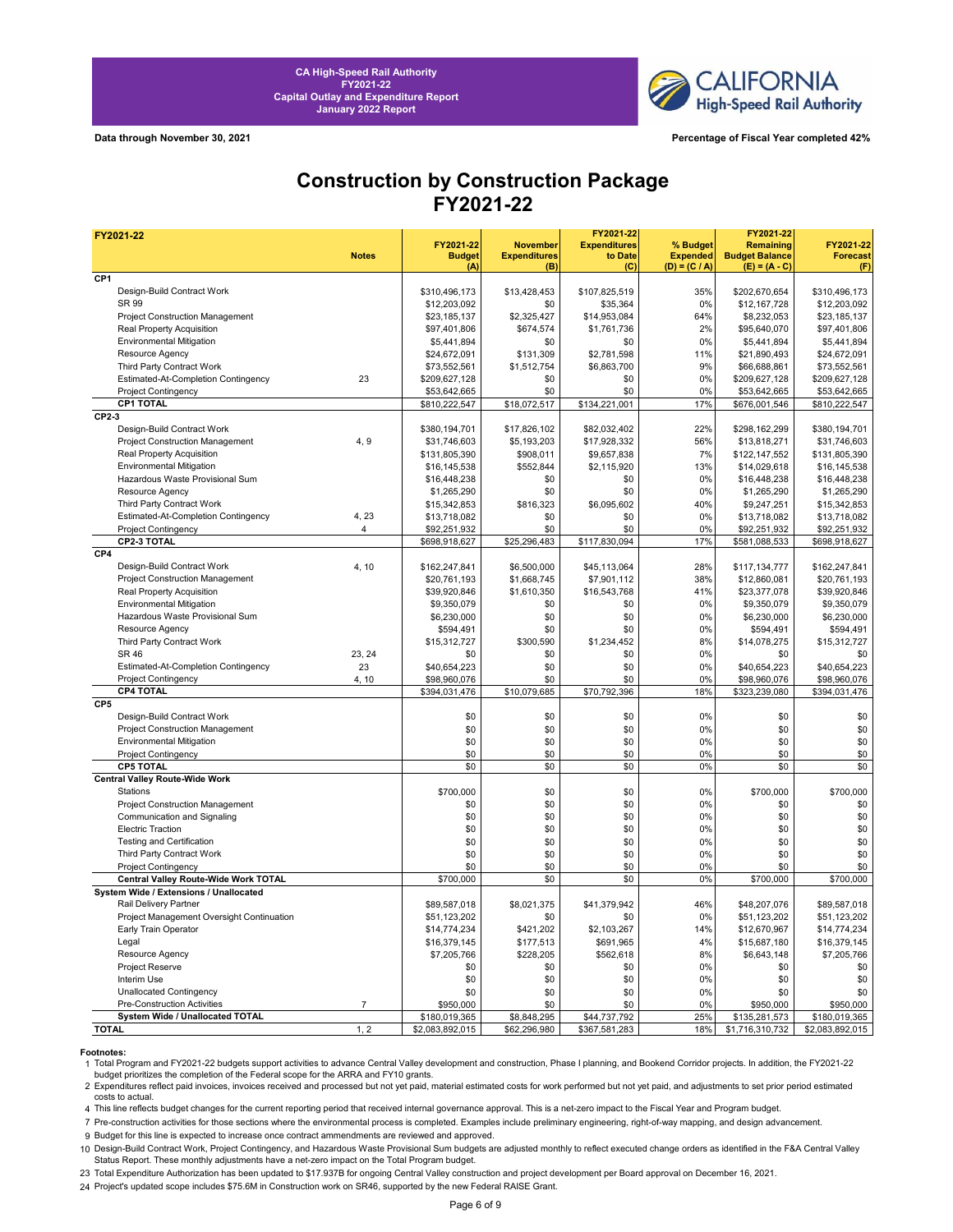

**Data through November 30, 2021 Percentage of Fiscal Year completed 42%**

## **Construction by Construction Package Program to Date**

| <b>Program to Date</b>                                             |                | <b>Total</b>                               |                                 | <b>Total</b>                   |                             | <b>Total Remaining</b>                     | <b>Total</b>                         |
|--------------------------------------------------------------------|----------------|--------------------------------------------|---------------------------------|--------------------------------|-----------------------------|--------------------------------------------|--------------------------------------|
|                                                                    | <b>Notes</b>   | <b>Expenditure</b><br><b>Authorization</b> | November<br><b>Expenditures</b> | <b>Expenditures</b><br>to Date | % Budget<br><b>Expended</b> | <b>Expenditure</b><br><b>Authorization</b> | <b>Authorized</b><br><b>Forecast</b> |
|                                                                    |                | (A)                                        | (B)                             | (C)                            | $(D) = (C / A)$             | $(E) = (A - C)$                            | (F)                                  |
| CP <sub>1</sub>                                                    |                |                                            |                                 |                                |                             |                                            |                                      |
| Design-Build Contract Work                                         | 10             | \$2,435,604,821                            | \$13,428,453                    | \$1,637,744,335                | 67%                         | \$797,860,486                              | \$2,435,604,821                      |
| SR 99                                                              |                | \$296,093,843                              | \$0                             | \$281,248,534                  | 95%                         | \$14,845,309                               | \$296,093,843                        |
| Project Construction Management                                    |                | \$129,370,948                              | \$2,325,427                     | \$118,605,901                  | 92%                         | \$10,765,047                               | \$129,370,948                        |
| Real Property Acquisition                                          |                | \$894,973,843                              | \$674,574                       | \$766,652,320                  | 86%                         | \$128,321,523                              | \$894,973,843                        |
| <b>Environmental Mitigation</b>                                    |                | \$40,037,064                               | \$0                             | \$33,731,407                   | 84%                         | \$6,305,657                                | \$40,037,064                         |
| Resource Agency                                                    |                | \$56,301,269                               | \$131,309                       | \$30,583,836                   | 54%                         | \$25,717,433                               | \$56,301,269                         |
| Third Party Contract Work                                          |                | \$312,862,724                              | \$1,512,754                     | \$158,094,261                  | 51%                         | \$154,768,463                              | \$312,862,724                        |
| Estimated-At-Completion Contingency<br><b>Project Contingency</b>  | 23<br>10       | \$724,450,035<br>\$240,836,826             | \$0<br>\$0                      | \$0<br>\$0                     | 0%<br>0%                    | \$724,450,035<br>\$240,836,826             | \$724,450,035<br>\$240,836,826       |
| CP1 TOTAL                                                          |                | \$5,130,531,373                            | \$18,072,517                    | \$3,026,660,594                | 59%                         | \$2,103,870,779                            | \$5,130,531,373                      |
| CP2-3                                                              |                |                                            |                                 |                                |                             |                                            |                                      |
| Design-Build Contract Work                                         | 10             | \$2,207,099,576                            | \$17,826,102                    | \$1,463,041,961                | 66%                         | \$744,057,615                              | \$2,207,099,576                      |
| <b>Project Construction Management</b>                             | $\overline{4}$ | \$158,999,789                              | \$5,193,203                     | \$145,181,517                  | 91%                         | \$13,818,272                               | \$158,999,789                        |
| Real Property Acquisition                                          |                | \$598,525,696                              | \$908,011                       | \$427,533,790                  | 71%                         | \$170,991,906                              | \$598,525,696                        |
| <b>Environmental Mitigation</b>                                    |                | \$69,728,307                               | \$552,844                       | \$55,579,927                   | 80%                         | \$14,148,380                               | \$69,728,307                         |
| Hazardous Waste Provisional Sum                                    |                | \$29,232,001                               | \$0                             | \$0                            | 0%                          | \$29,232,001                               | \$29,232,001                         |
| Resource Agency                                                    |                | \$2,313,924                                | \$0                             | \$25,583                       | 1%                          | \$2,288,341                                | \$2,313,924                          |
| Third Party Contract Work                                          |                | \$100,183,360                              | \$816,323                       | \$66,761,519                   | 67%                         | \$33,421,841                               | \$100,183,360                        |
| Estimated-At-Completion Contingency                                | 23             | \$529,918,245                              | \$0                             | \$0                            | 0%                          | \$529,918,245                              | \$529,918,245                        |
| <b>Project Contingency</b>                                         | 4, 10          | \$141,801,301                              | \$0                             | \$0                            | 0%                          | \$141,801,301                              | \$141,801,301                        |
| CP2-3 TOTAL                                                        |                | \$3,837,802,199                            | \$25,296,483                    | \$2,158,124,297                | 56%                         | \$1,679,677,902                            | \$3,837,802,199                      |
| CP4                                                                |                |                                            |                                 |                                |                             |                                            |                                      |
| Design-Build Contract Work                                         | 10             | \$663,923,258                              | \$6,500,000                     | \$504,182,599                  | 76%                         | \$159,740,659                              | \$663,923,258                        |
| <b>Project Construction Management</b>                             |                | \$89,817,413                               | \$1,668,745                     | \$76,957,332                   | 86%                         | \$12,860,081                               | \$89,817,413                         |
| Real Property Acquisition                                          |                | \$219,331,393                              | \$1,610,350                     | \$182,028,302                  | 83%                         | \$37,303,091                               | \$219,331,393                        |
| <b>Environmental Mitigation</b><br>Hazardous Waste Provisional Sum |                | \$43,048,870                               | \$0                             | \$26,249,017                   | 61%                         | \$16,799,853                               | \$43,048,870                         |
| Resource Agency                                                    |                | \$6,230,000                                | \$0                             | \$0                            | 0%                          | \$6,230,000                                | \$6,230,000                          |
| Third Party Contract Work                                          |                | \$922,217<br>\$35,490,039                  | \$0<br>\$300,590                | \$104,304<br>\$14,651,639      | 11%<br>41%                  | \$817,913<br>\$20,838,400                  | \$922,217<br>\$35,490,039            |
| <b>SR 46</b>                                                       | 23, 24         | \$75,643,560                               | \$0                             | \$0                            | 0%                          | \$75,643,560                               | \$75,643,560                         |
| Estimated-At-Completion Contingency                                | 23             | \$43,866,516                               | \$0                             | \$0                            | 0%                          | \$43,866,516                               | \$43,866,516                         |
| <b>Project Contingency</b>                                         | 10             | \$106,445,600                              | \$0                             | \$0                            | 0%                          | \$106,445,600                              | \$106,445,600                        |
| <b>CP4 TOTAL</b>                                                   |                | \$1,284,718,866                            | \$10,079,685                    | \$804,173,193                  | 63%                         | \$480,545,673                              | \$1,284,718,866                      |
| CP <sub>5</sub>                                                    |                |                                            |                                 |                                |                             |                                            |                                      |
| Design-Build Contract Work                                         |                | \$667,315,007                              | \$0                             | \$0                            | 0%                          | \$667,315,007                              | \$667,315,007                        |
| <b>Project Construction Management</b>                             |                | \$147,114,943                              | \$0                             | \$0                            | 0%                          | \$147,114,943                              | \$147,114,943                        |
| <b>Environmental Mitigation</b>                                    |                | \$53,675,851                               | \$0                             | \$0                            | 0%                          | \$53,675,851                               | \$53,675,851                         |
| <b>Project Contingency</b>                                         |                | \$224,257,608                              | \$0                             | \$0                            | 0%                          | \$224,257,608                              | \$224,257,608                        |
| <b>CP5 TOTAL</b>                                                   |                | \$1,092,363,409                            | \$0                             | \$0                            | 0%                          | \$1,092,363,409                            | \$1,092,363,409                      |
| <b>Central Valley Route-Wide Work</b>                              |                |                                            |                                 |                                |                             |                                            |                                      |
| Stations                                                           |                | \$13,635,460                               | \$0                             | \$0                            | 0%                          | \$13,635,460                               | \$13,635,460                         |
| <b>Project Construction Management</b>                             |                | \$27,310,903                               | \$0                             | \$0                            | 0%                          | \$27,310,903                               | \$27,310,903                         |
| Communication and Signaling<br><b>Electric Traction</b>            |                | \$344,414,298                              | \$0<br>\$0                      | \$0<br>\$0                     | 0%<br>0%                    | \$344,414,298                              | \$344,414,298                        |
| <b>Testing and Certification</b>                                   | 23             | \$429,807,474<br>\$174,341,486             | \$0                             | \$0                            | 0%                          | \$429,807,474<br>\$174,341,486             | \$429,807,474<br>\$174,341,486       |
| Third Party Contract Work                                          |                | \$115,916,667                              | \$0                             | \$0                            | 0%                          | \$115,916,667                              | \$115,916,667                        |
| <b>Project Contingency</b>                                         | $\overline{4}$ | \$98,105,116                               | \$0                             | \$0                            | 0%                          | \$98,105,116                               | \$98,105,116                         |
| Central Valley Route-Wide Work TOTAL                               |                | \$1,203,531,404                            | \$0                             | \$0                            | 0%                          | \$1,203,531,404                            | \$1,203,531,404                      |
| System Wide / Extensions / Unallocated                             |                |                                            |                                 |                                |                             |                                            |                                      |
| Merced - Fresno (Preliminary ROW)                                  |                | \$8,795,493                                | \$0                             | \$8,795,493                    | 100%                        | \$0                                        | \$8,795,493                          |
| Fresno - Bakersfield (Preliminary ROW)                             |                | \$16,042,973                               | \$0                             | \$16,042,973                   | 100%                        | \$0                                        | \$16,042,973                         |
| Bakersfield - Palmdale (Preliminary ROW)                           |                | \$6,131,312                                | \$0                             | \$6,131,312                    | 100%                        | \$0                                        | \$6,131,312                          |
| Rail Delivery Partner                                              | $\overline{4}$ | \$754,039,287                              | \$8,021,375                     | \$661,420,312                  | 88%                         | \$92,618,975                               | \$754,039,287                        |
| Project Management Oversight Continuation                          |                | \$552,660,572                              | \$0                             | \$0                            | 0%                          | \$552,660,572                              | \$552,660,572                        |
| Early Train Operator                                               |                | \$96,746,309                               | \$421,202                       | \$25,570,502                   | 26%                         | \$71,175,807                               | \$96,746,309                         |
| Legal                                                              |                | \$97,774,323                               | \$177,513                       | \$36,048,940                   | 37%                         | \$61,725,383                               | \$97,774,323                         |
| Resource Agency                                                    |                | \$66,352,136                               | \$228,205                       | \$6,893,968                    | 10%                         | \$59,458,168                               | \$66,352,136                         |
| <b>Support Facilities</b>                                          | 23             | \$66,019,700                               | \$0                             | \$0                            | 0%                          | \$66,019,700                               | \$66,019,700                         |
| Project Reserve                                                    |                | \$46,267,108                               | \$0                             | \$0                            | 0%                          | \$46,267,108                               | \$46,267,108                         |
| Interim Use                                                        |                | \$161,879,645                              | \$0                             | \$53,856,392                   | 33%                         | \$108,023,253                              | \$161,879,645                        |
| Unallocated Contingency<br>Pre-Construction Activities             | $\overline{7}$ | \$419,730,867                              | \$0                             | \$0                            | 0%                          | \$419,730,867<br>\$19,146,668              | \$419,730,867                        |
| System Wide / Unallocated TOTAL                                    |                | \$19,146,668<br>\$2,311,586,393            | \$0<br>\$8,848,295              | \$0<br>\$814,759,892           | 0%<br>35%                   | \$1,496,826,501                            | \$19,146,668<br>\$2,311,586,393      |
| <b>TOTAL</b>                                                       | 1, 2, 23       | \$14,860,533,644                           | \$62,296,980                    | \$6,803,717,976                | 46%                         | \$8,056,815,668                            | \$14,860,533,644                     |
|                                                                    |                |                                            |                                 |                                |                             |                                            |                                      |

**Footnotes:**<br>1 Total Program and FY2021-22 budgets support activities to advance Central Valley development and construction, Phase I planning, and Bookend Corridor projects. In addition, the FY2021-22 budget prioritizes the completion of the Federal scope for the ARRA and FY10 grants.

2 Expenditures reflect paid invoices, invoices received and processed but not yet paid, material estimated costs for work performed but not yet paid, and adjustments to set prior period estimated costs to actual.

4 This line reflects budget changes for the current reporting period that received internal governance approval. This is a net-zero impact to the Fiscal Year and Program budget.

7 Pre-construction activities for those sections where the environmental process is completed. Examples include preliminary engineering, right-of-way mapping, and design advancement.

10 Design-Build Contract Work, Project Contingency, and Hazardous Waste Provisional Sum budgets are adjusted monthly to reflect executed change orders as identified in the F&A Central Valley Status<br>Report. These monthly ad

23 Total Expenditure Authorization has been updated to \$17.937B for ongoing Central Valley construction and project development per Board approval on December 16, 2021.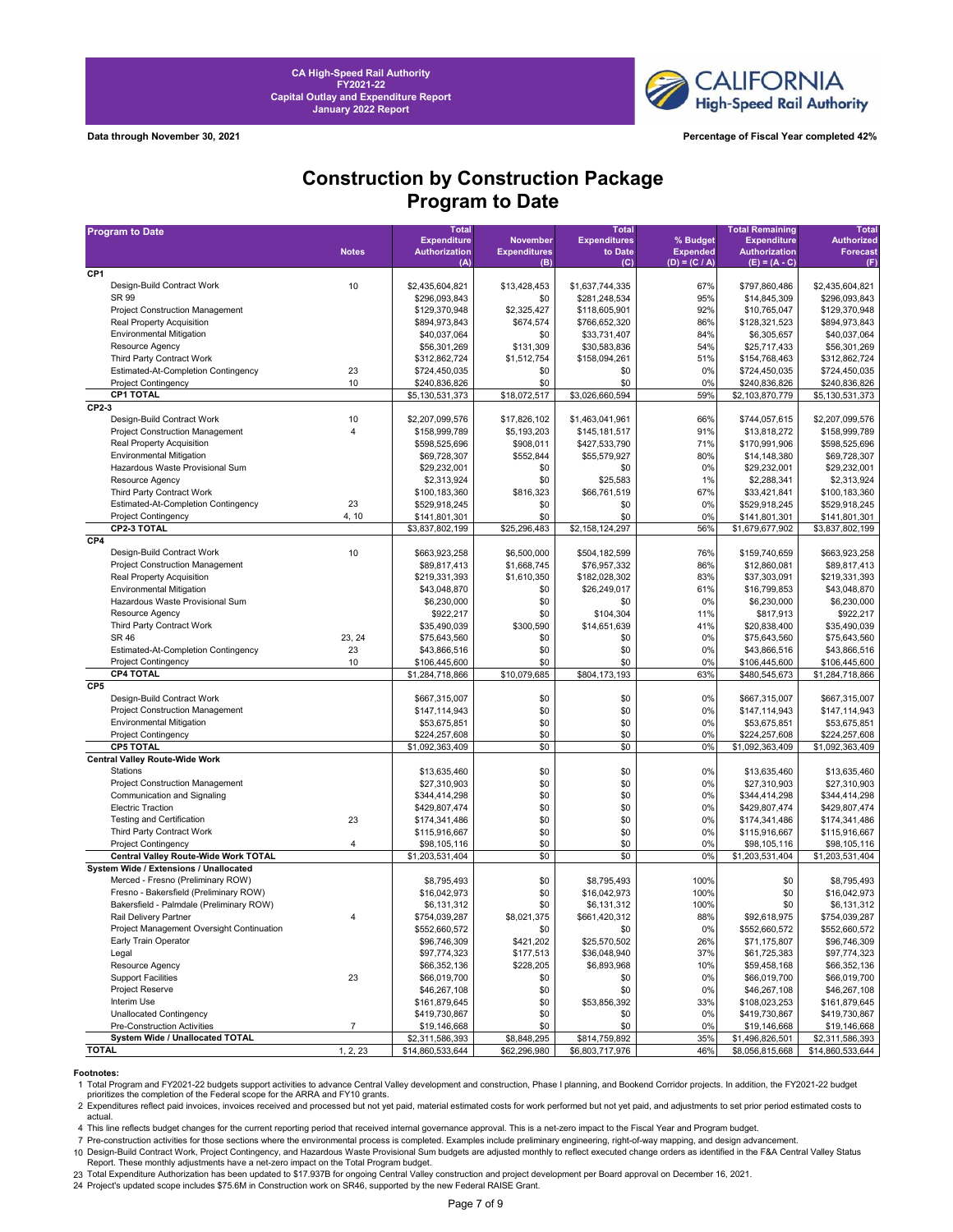



**Data through November 30, 2021 Percentage of Fiscal Year completed 42%**

# **Central Valley Segment Program to Date**

| <b>Program to Date</b>                     |                         | <b>Total</b>         |                     | <b>Total</b>        | <b>Total Remaining</b>         |
|--------------------------------------------|-------------------------|----------------------|---------------------|---------------------|--------------------------------|
|                                            |                         | <b>Expenditure</b>   | <b>November</b>     | <b>Expenditures</b> | <b>Expenditure</b>             |
|                                            | <b>Notes</b>            | <b>Authorization</b> | <b>Expenditures</b> | to Date             | <b>Authorization</b>           |
| CP <sub>1</sub>                            |                         | (A)                  | (B)                 | $\mathbf C$         | $(D) = (A - C)$                |
| Design-Build Contract Work                 | 10                      | \$2,435,604,821      | \$13,428,453        | \$1,637,744,335     | \$797,860,486                  |
| SR 99                                      |                         | \$296,093,843        | \$0                 | \$281.248.534       | \$14,845,309                   |
| <b>Project Construction Management</b>     |                         | \$129,370,948        | \$2,325,427         | \$118,605,901       | \$10,765,047                   |
| Real Property Acquisition                  |                         | \$894,973,843        | \$674,574           | \$766,652,320       | \$128,321,523                  |
| <b>Environmental Mitigation</b>            |                         | \$40,037,064         | \$0                 | \$33,731,407        | \$6,305,657                    |
| Resource Agency                            |                         | \$56,301,269         | \$131,309           | \$30,583,836        | \$25,717,433                   |
| Third Party Contract Work                  |                         | \$312,862,724        | \$1,512,754         | \$158,094,261       | \$154,768,463                  |
| <b>Estimated-At-Completion Contingency</b> |                         |                      |                     |                     |                                |
| <b>Project Contingency</b>                 | 23<br>10                | \$724,450,035        | \$0<br>\$0          | \$0<br>\$0          | \$724,450,035<br>\$240,836,826 |
| <b>CP1 TOTAL</b>                           |                         | \$240,836,826        | \$18,072,517        | \$3,026,660,594     |                                |
| CP2-3                                      |                         | \$5,130,531,373      |                     |                     | \$2,103,870,779                |
| Design-Build Contract Work                 |                         |                      |                     | \$1,463,041,961     | \$744,057,615                  |
| <b>Project Construction Management</b>     | 10                      | \$2,207,099,576      | \$17,826,102        |                     |                                |
|                                            | $\overline{\mathbf{4}}$ | \$158,999,789        | \$5,193,203         | \$145,181,517       | \$13,818,272                   |
| Real Property Acquisition                  |                         | \$598,525,696        | \$908,011           | \$427,533,790       | \$170,991,906                  |
| <b>Environmental Mitigation</b>            |                         | \$69,728,307         | \$552,844           | \$55,579,927        | \$14,148,380                   |
| Hazardous Waste Provisional Sum            |                         | \$29,232,001         | \$0                 | \$0                 | \$29,232,001                   |
| Resource Agency                            |                         | \$2,313,924          | \$0                 | \$25,583            | \$2,288,341                    |
| Third Party Contract Work                  |                         | \$100,183,360        | \$816,323           | \$66,761,519        | \$33,421,841                   |
| <b>Estimated-At-Completion Contingency</b> | 23                      | \$529,918,245        | \$0                 | \$0                 | \$529,918,245                  |
| <b>Project Contingency</b>                 | 4, 10                   | \$141,801,301        | \$0                 | \$0                 | \$141,801,301                  |
| <b>CP2-3 TOTAL</b>                         |                         | \$3,837,802,199      | \$25,296,483        | \$2,158,124,297     | \$1,679,677,902                |
| CP4                                        |                         |                      |                     |                     |                                |
| Design-Build Contract Work                 | 10                      | \$663,923,258        | \$6,500,000         | \$504,182,599       | \$159,740,659                  |
| <b>Project Construction Management</b>     |                         | \$89,817,413         | \$1,668,745         | \$76,957,332        | \$12,860,081                   |
| Real Property Acquisition                  |                         | \$219,331,393        | \$1,610,350         | \$182,028,302       | \$37,303,091                   |
| <b>Environmental Mitigation</b>            |                         | \$43,048,870         | \$0                 | \$26,249,017        | \$16,799,853                   |
| Hazardous Waste Provisional Sum            |                         | \$6,230,000          | \$0                 | \$0                 | \$6,230,000                    |
| Resource Agency                            |                         | \$922,217            | \$0                 | \$104,304           | \$817,913                      |
| Third Party Contract Work                  |                         | \$35,490,039         | \$300,590           | \$14,651,639        | \$20,838,400                   |
| <b>SR 46</b>                               | 23, 24                  | \$75,643,560         | \$0                 | \$0                 | \$75,643,560                   |
| Estimated-At-Completion Contingency        | 23                      | \$43,866,516         | \$0                 | \$0                 | \$43,866,516                   |
| <b>Project Contingency</b>                 | 10                      | \$106,445,600        | \$0                 | \$0                 | \$106,445,600                  |
| <b>CP4 TOTAL</b>                           |                         | \$1,284,718,866      | \$10,079,685        | \$804,173,193       | \$480,545,673                  |
| CP <sub>5</sub>                            |                         |                      |                     |                     |                                |
| Design-Build Contract Work                 |                         | \$667,315,007        | \$0                 | \$0                 | \$667,315,007                  |
| <b>Project Construction Management</b>     |                         | \$147,114,943        | \$0                 | \$0                 | \$147,114,943                  |
| <b>Environmental Mitigation</b>            |                         | \$53,675,851         | \$0                 | \$0                 | \$53,675,851                   |
| <b>Project Contingency</b>                 |                         | \$224,257,608        | \$0                 | \$0                 | \$224,257,608                  |
| <b>CP5 TOTAL</b>                           |                         | \$1,092,363,409      | \$0                 | \$0                 | \$1,092,363,409                |
| <b>Central Valley Route-Wide Work</b>      |                         |                      |                     |                     |                                |
| Stations                                   |                         | \$13,635,460         | \$0                 | \$0                 | \$13,635,460                   |
| Project Construction Management            |                         | \$27,310,903         | \$0                 | \$0                 | \$27,310,903                   |
| Communication and Signaling                |                         | \$344,414,298        | \$0                 | \$0                 | \$344,414,298                  |
| <b>Electric Traction</b>                   |                         | \$429,807,474        | \$0                 | \$0                 | \$429,807,474                  |
| <b>Testing and Certification</b>           | 23                      | \$174,341,486        | \$0                 | \$0                 | \$174,341,486                  |
| Third Party Contract Work                  |                         | \$115,916,667        | \$0                 | \$0                 | \$115,916,667                  |
| <b>Project Contingency</b>                 | 4                       | \$98,105,116         | \$0                 | \$0                 | \$98,105,116                   |
| Central Valley Route-Wide Work TOTAL       |                         | \$1,203,531,404      | \$0                 | \$0                 | \$1,203,531,404                |
| Project Wide                               |                         |                      |                     |                     |                                |
| Merced - Fresno                            |                         | \$34,224,247         | \$0                 | \$34,224,247        | \$0                            |
| Fresno - Bakersfield                       |                         | \$167,369,487        | \$0                 | \$167,369,487       | \$0                            |
| Rail Delivery Partner                      |                         | \$670,245,871        | \$3,367,769         | \$605,802,393       | \$64,443,478                   |
| <b>Station Area Planning</b>               |                         | \$1,894,811          | \$0                 | \$1,894,811         | \$0                            |
| Early Train Operator                       |                         | \$98,317,999         | \$421,202           | \$27,142,193        | \$71,175,806                   |
| Resource Agency                            |                         | \$180,423,079        | \$25,333            | \$122,260,666       | \$58,162,413                   |
| <b>Support Facilities</b>                  | 23                      | \$66,019,700         | \$0                 | \$0                 | \$66,019,700                   |
| Legal                                      |                         | \$106,942,006        | \$69,805            | \$47,321,734        | \$59,620,272                   |
| <b>Project Wide TOTAL</b>                  |                         | \$1,325,437,200      | \$3,884,109         | \$1,006,015,531     | \$319,421,669                  |
| <b>TOTAL</b>                               | 1, 2, 23                | \$13,874,384,451     | \$57,332,794        | \$6,994,973,615     | \$6,879,410,836                |

**Footnotes:** 

1 Total Program and FY2021-22 budgets support activities to advance Central Valley development and construction, Phase I planning, and Bookend Corridor projects. In addition, the FY2021-22 budget prioritizes the completion of the Federal scope for the ARRA and FY10 grants.

2 Expenditures reflect paid invoices, invoices received and processed but not yet paid, material estimated costs for work performed but not yet paid, and adjustments to set prior period estimated costs to actual.

4 This line reflects budget changes for the current reporting period that received internal governance approval. This is a net-zero impact to the Fiscal Year and Program budget. 10 Design-Build Contract Work, Project Contingency, and Hazardous Waste Provisional Sum budgets are adjusted monthly to reflect executed change orders as identified in the F&A Central Valley Status

23 Total Expenditure Authorization has been updated to \$17.937B for ongoing Central Valley construction and project development per Board approval on December 16, 2021. Report. These monthly adjustments have a net-zero impact on the Total Program budget.